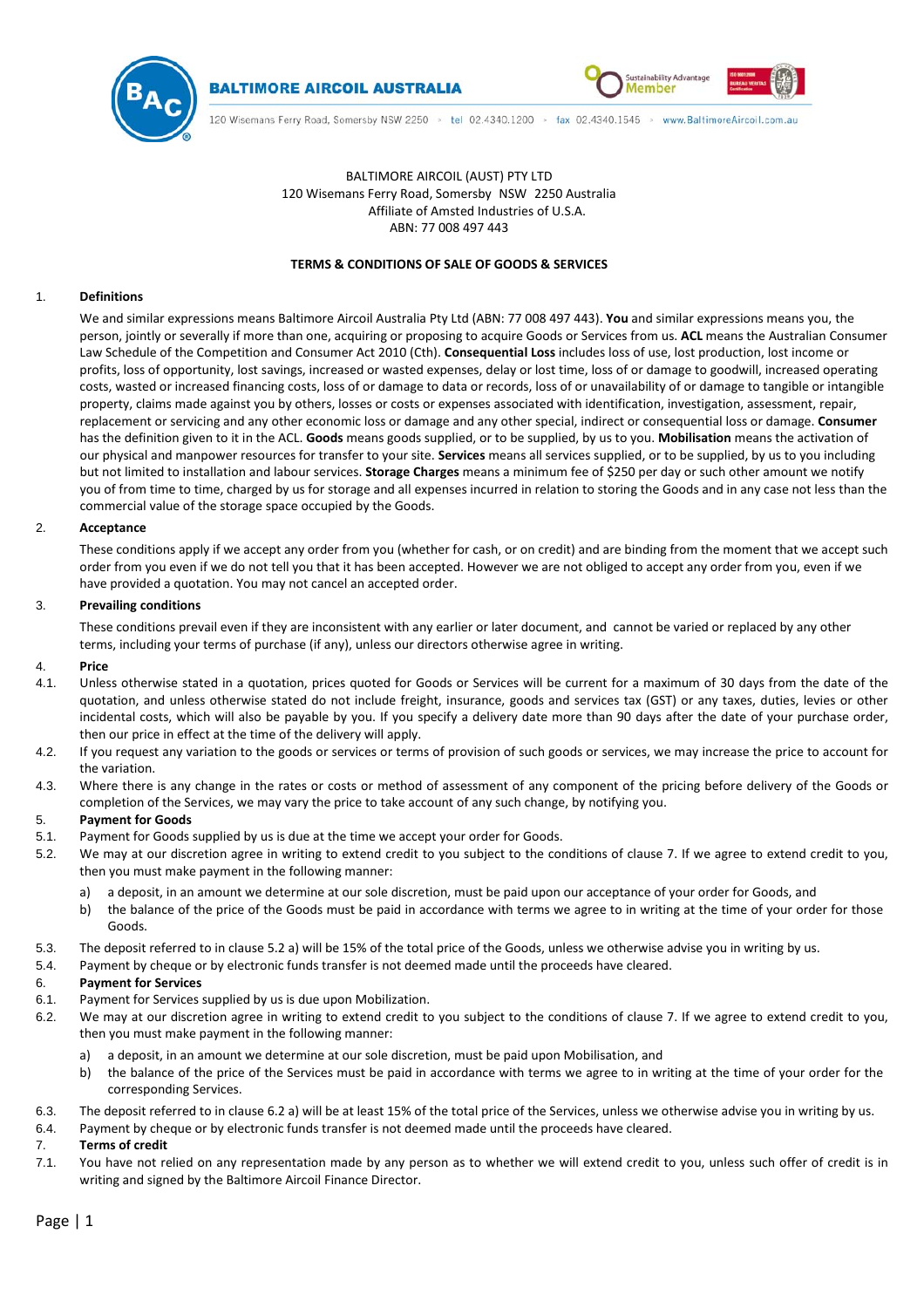

**BALTIMORE AIRCOIL AUSTRALIA** 

120 Wisemans Ferry Road, Somersby NSW 2250 > tel 02.4340.1200 > fax 02.4340.1545 > www.BaltimoreAircoil.com.au

ustainability Advantag

Member

7.2. If in a particular case we give you credit we may still decline to give you further credit at any time. If we do decline to give you further credit then that decision does not affect the credit terms which apply to any amounts you then owe to us.

# 8. **Default**

- <span id="page-1-0"></span>8.1. If any amount you owe us is not paid within 7 days after the due date or at the time we accept your order (as the case may be) then all of the monies that you owe us on any account become immediately due and payable without the requirement of any notice from us to you. In that cas**e**, and also if at any time you breach any of these conditions or otherwise default under any other agreement we may have with you, without limiting our rights, we may at our discretion do any or all of the following:
	- a) suspend the supply of any goods or services
	- b) delay, defer or cancel any outstanding orders
	- c) require that you pay interest on any overdue amount calculated on daily balances commencing from the due date for payment at the rate of the Westpac Indicator Lending Rate effective from time to time plus 4% per annum
	- d) if payment is not made within 2 months after the due date, charge you an administration fee of the greater of \$20.00 or 10% of the overdue amount, and
	- e) charge you for any reasonable costs and expenses incurred by us as a consequence of or in seeking to recover payment or otherwise resulting from your default including but not limited to dishonour fees, representation fees, debt recovery agent fees and commissions and all legal costs and expenses; and you indemnify us against all such costs and expenses.

#### 9. **Delivery**

- 9.1. Unless you and we agree that you will collect the Goods, we will arrange for delivery of the Goods to the address you nominate on the order, or if you have not nominated a location, then to the address we have for you on file. However you are liable for all costs associated with delivery, including freight, insurance and other charges arising from the point of dispatch of the Goods to the point of delivery to you. If agreed that you will collect the Goods:
	- a) you must collect the Goods within 5 days of being advised they are ready, or
	- b) if you do not collect the Goods within this time, you will be deemed to have taken delivery of the Goods and we may at our discretion require you to pay Storage Charges for the period between when we advise the Goods are ready and the date you collect such Goods.
- 9.2. Delivery is deemed to occur when the Goods leave our premises to be transmitted to your delivery address. At such time all risk of loss, damage or shortage will pass to you and any claims arising from the delivery must be made by you against the carrier.
- 9.3. We may dispatch an order in one or more installments and in that case you must pay separately for each installment and each installment becomes a separate contract.
- 9.4. If delivery is attempted and is unable to be completed you are deemed to have taken delivery of the Goods and we may at our discretion do one or more of the following things:
	- a) arrange storage for the Goods and require you to pay Storage Charges until the date you collect the Goods,
	- b) invoice you for all outstanding amounts which will be due and payable in accordance with claus[e 8.1](#page-1-0) above.
- 9.5. Any period or date for delivery of Goods or provision of Services stated by us is an estimate only and not a contractual commitment. We will use our reasonable endeavours to meet any estimated dates for delivery of the Goods but will not be liable for any loss or damage suffered by you or any third party for failure to meet any estimated date.

#### 10. **Risk**

- 10.1. The risk in the Goods and all insurance responsibility for theft, damage or otherwise will pass to you immediately upon the Goods leaving our premises for delivery to you, or if we store Goods that are ready for delivery then from the time that we notify you that the Goods are held in storage.
- 10.2. We strongly recommend that you arrange transit insurance prior to delivery of the Goods as the Goods are fragile and may suffer damage in transit.
- 10.3. You assume all risk and liability for loss, damage or injury to persons or to your property, or third parties arising out of the use or possession of any of the Goods sold by us, unless recoverable from us on the failure of any statutory guarantee under the ACL.

## 11. **Title**

- 11.1. Until we receive full payment in cleared funds for the Goods (and related Services) provided by us, together with any other related amounts owing to us by you:
	- (a) title and property in such Goods remains vested in us and does not pass to you;
	- (b) you must hold such Goods as fiduciary bailee and agent for us, and if you sell such Goods, you must hold the proceeds of the sale of such Goods in trust for us in a separate account (however failure to do so will not affect your obligation to deal with the proceeds as trustee);
	- (c) you must keep such Goods separate from your goods and maintain our labelling and packaging;
	- (d) we may without notice, enter any premises where we suspect such Goods are and remove them, even if they are attached to other Goods that are not our property, and for this purpose you irrevocably authorise us and our servants and agents to enter such premises or vehicle owned, leased or otherwise occupied by you, or by any of your agents or associates and you indemnify us and our servants and agents from and against all costs, claims, demands or actions by any party arising from such action.
- <span id="page-1-1"></span>11.2. In the event that we exercise our rights under [11.1\(d\),](#page-1-1) we may dispose of the Goods removed and may claim from you the loss to us on such disposal.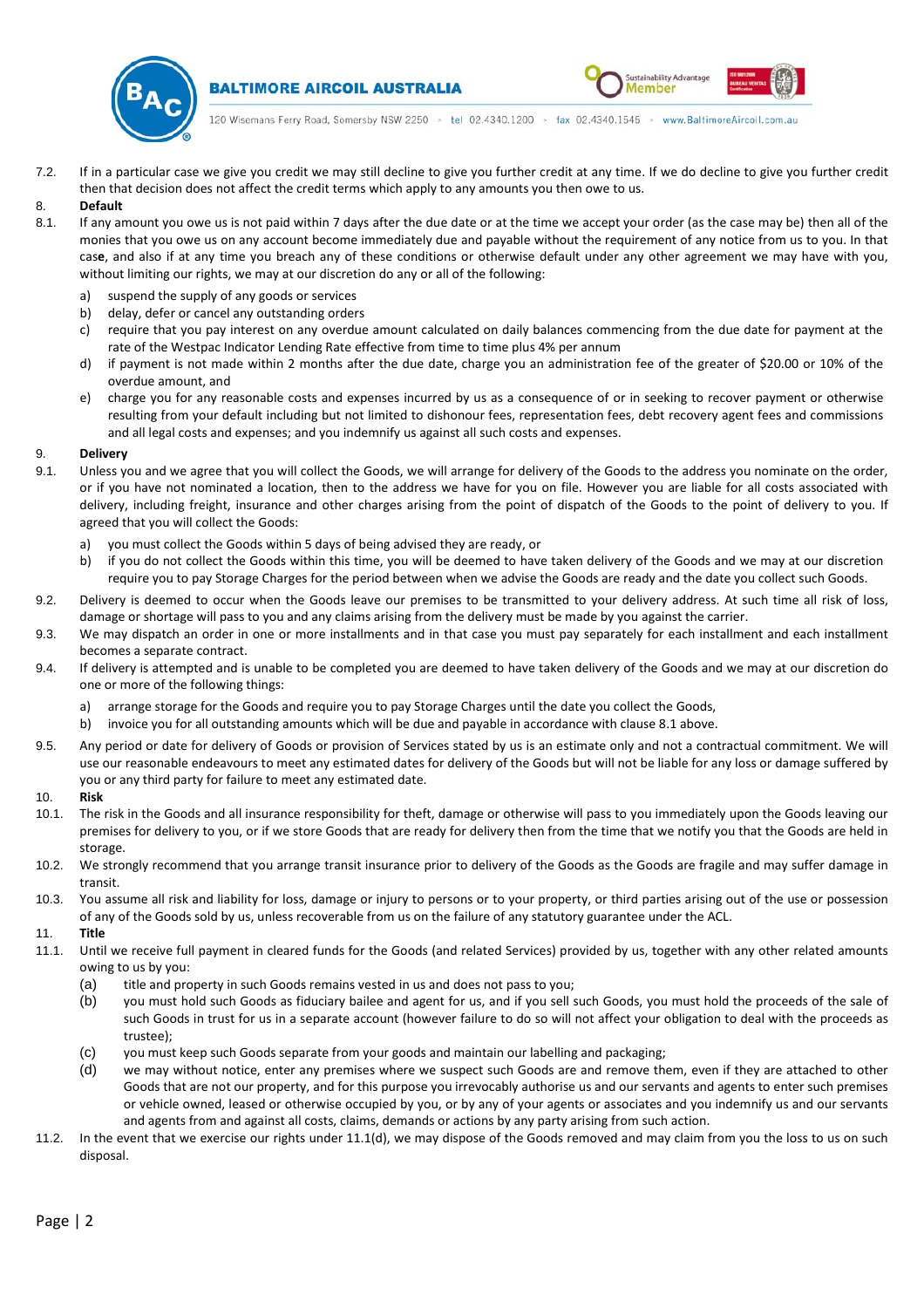

# **BALTIMORE AIRCOIL AUSTRALIA**



120 Wisemans Ferry Road, Somersby NSW 2250 > tel 02.4340.1200 > fax 02.4340.1545 > www.BaltimoreAircoil.com.au

## 12. **Personal Property Securities Act**

- 12.1. You acknowledge and agree that in each case we have a purchase money security interest under the Personal Property Securities Act 2009 (**PPSA**) attaching to the Goods and any proceeds of sale of those Goods to secure the payment by you to us of the purchase price and any applicable costs, charges and interest payable. You authorise the registration of such an interest on the Personal Property Securities Register. You have not agreed to postpone the time for attachment of the security interest granted to us under these conditions.
- 12.2. You must: (a) pay all costs (including legal costs) incurred in the registration and maintenance of the security interest; (b) do all acts and sign all documents necessary to perfect our security interest, and to provide more effective security over the Goods and proceeds from the Goods as necessary; (c) keep full and complete records of the Goods; and (d) not change your name, address or contact details without providing us prior written notice.
- 12.3. You agree to perfect and continuously maintain perfection of any security interest that itself forms part of the Goods and proceeds from the Goods and do everything necessary to ensure that a third person cannot acquire an interest in the Goods and proceeds from the Goods free of the security interest, if you still owe us anything in connection with the Goods.
- 12.4. Unless otherwise agreed to in writing by the parties, you waive your right to receive any notices or verification statements under the PPSA.
- 12.5. If Chapter 4 of the PPSA would otherwise apply to the enforcement of a security interest arising out of these conditions, you and we agree that each of the provisions of the PPSA which s115 of the PPSA permits parties to contract out of, other than ss 117, 118, 134(1) and 135, do not apply to the enforcement of that security interest unless we at our absolute discretion otherwise notify you in writing.
- 12.6. Pursuant to section 275(6) of the PPSA, you agree that you will not disclose information pertaining to our security interest without our prior written approval.
- 12.7. You warrant to us as an essential condition that you are not acquiring the Goods for use (nor will you use them), predominantly for any personal, domestic or household purpose. You acknowledge that accordingly all of the collateral under each security interest is commercial property.
- 12.8. The collateral to which the security interests attach in each case is respectively each of the items comprising the Goods, and which as the case requires are items belonging to the "other Products" or "intangible property" classes of collateral or otherwise to the corresponding class or classes of collateral we identify. The collateral to which the security interests attach in each case includes but is not limited to any particular such item of the Goods, that is or may be held by you as inventory; and also includes any proceeds of that collateral (within the meaning of the PPSA), which proceeds you agree are properly describable (for the purposes of the PPSA) as "all present and after-acquired property".

## <span id="page-2-1"></span>13. **Defects/Return of Goods**

- 13.1. Subject to clause [13.4,](#page-2-0) we will not be liable for any shortages, damage or non-compliance with your specifications in an order unless you notify us within 7 days of delivery with full details and description, and failing such notification you are deemed to have accepted the Goods. When you sign any delivery or consignment note or similar document on receipt of a delivery, that is conclusive evidence that you received the delivery without any shortage or damage that would have been visible on taking delivery without unpacking the Goods.
- 13.2. When any shortages, claim for damaged Goods or non-compliance with order specification is accepted by us in writing, we may, at our option, replace the Goods or repair the Goods unless otherwise required by law.
- 13.3. Subject to claus[e 13.4,](#page-2-0) we will not under any circumstances accept Goods for return that:
	- a) are not returned at your cost within 7 days of the delivery date
		- b) have not been stored or used in a proper manner
		- c) have been specifically produced to fulfill the order<br>d) have been altered in any way, and/or
		- have been altered in any way, and/or
		- e) are not in their original condition and packaging.
- <span id="page-2-0"></span>13.4. If you are a Consumer for the purposes of an order, nothing in this clause [13](#page-2-1) limits any remedy available for a failure of the guarantees in sections 56 and 57 of the ACL.

#### 14. **Your warranties**

14.1. We rely on the following warranties from you as essential conditions: (a) you have obtained all necessary licenses or permits under all relevant laws and regulations in relation to the Goods; (b) you have provided us with an accurate description, illustration and/or specification of the Goods or Services you require (c) you have expressly made known to us any purpose for which you require the Goods or Services; (d) where you are a natural person, at all times during the term of our agreement you are not bankrupt, and you have not entered into any scheme of arrangement or any assignment or composition with or for the benefit of your creditors; and (e) where you are a corporation, at all times during the term of our agreement you have not committed an act of insolvency, or entered into any scheme of arrangement or any assignment or composition with or for the benefit of your creditors or any class of its creditors generally, or had a liquidator, administrator, receiver, manager or similar functionary appointed in respect of your assets, or had any action taken for, or with the view to, the liquidation (including provisional liquidation), winding up or dissolution without winding up of your company.

#### <span id="page-2-2"></span>15. **Our warranties**

- 15.1. You may have the benefit of consumer guarantees under the ACL, and in such cases clauses (a) through to (c) below apply: (a) our Goods come with guarantees that cannot be excluded under the ACL; (b) you are entitled to a replacement or refund for a major failure and for compensation for any other reasonably foreseeable loss or damage. You are also entitled to have the Goods repaired or replaced if the Goods fail to be of acceptable quality and the failure does not amount to a major failure; and (c) the benefits of this warranty are in addition to any rights and remedies imposed by Australian State and Federal legislation that cannot be excluded and where this clause is inconsistent with any other provision of this document, this clause will prevail. Our liability to you is limited to the options set out in this claus[e 15.](#page-2-2)
- 15.2. Subject to clause[s 15.4,](#page-3-0) [15.9](#page-3-1) and [15.10,](#page-3-2) we warrant that the Goods will be free from defects in materials and workmanship under normal use and service for a period of 12 months from the date of delivery, or attempted delivery (as the case may be).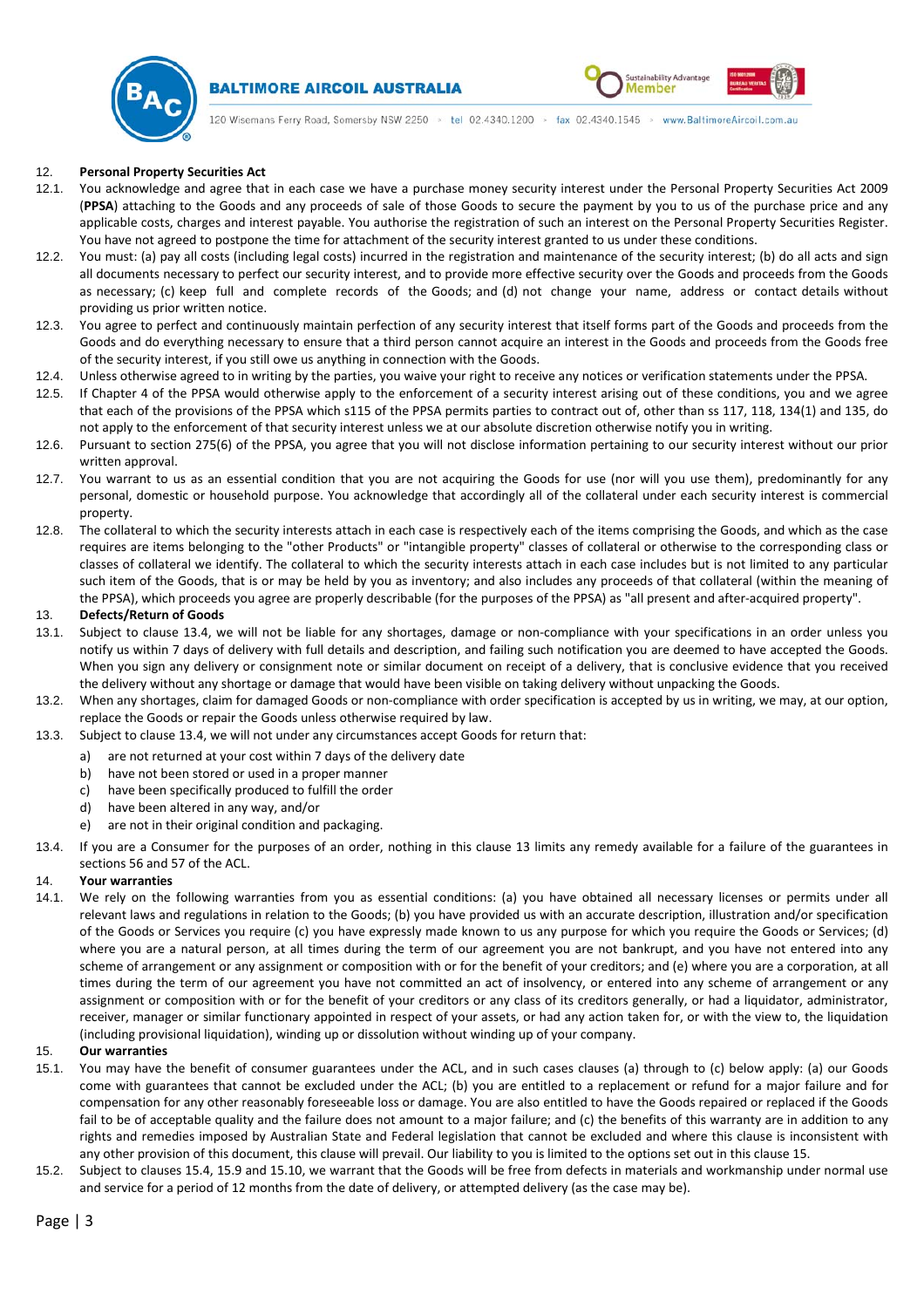

**BALTIMORE AIRCOIL AUSTRALIA** 



120 Wisemans Ferry Road, Somersby NSW 2250 > tel 02.4340.1200 > fax 02.4340.1545 > www.BaltimoreAircoil.com.au

- 15.3. If a defect in the Goods appears before the end of the warranty period and we find the Goods to be defective in materials or workmanship, we will (at our sole discretion) repair the Goods, replace the defective part of the Goods, replace the Goods pay for the cost of replacing the Goods or resupply the Services free of charge.
- <span id="page-3-0"></span>15.4. This warranty will not apply:
	- (a) where there has been failure on the part of you to properly maintain any Goods; or
	- (b) where there has been failure on the part of you to follow any instructions or guidelines provided by us; or
	- (c) where you are in default of any term of this document; or
	- (d) if any Goods have been used other than for any application specified on a quote or order form; or
	- (e) if the Goods have continued to be used after any defect becomes apparent or would have become apparent to a reasonably prudent operator or user;
	- (f) to fair wear and tear, any accident or act of God;
	- (g) to goods not manufactured by us as they will be separately warranted by their individual manufacturer's warranty; or
	- (h) where the Goods have been repaired, altered of modified without our consent.
- 15.5. It is your responsibility to satisfy yourself that the Goods can attain the performance level required in the environment and context in which it is to be installed and that the Goods are fit for the purpose for which it is intended to be used by you. You further acknowledge that it is your sole responsibility to comply with all relevant legislation, ordinances, regulations, codes, standards, or recommendations of any relevant authority or body applicable to the installation, location, operation or maintenance of the Goods (including any such provisions pertaining to distances between evaporative cooling equipment and air conditioning system duct intakes).
- 15.6. Any replacement parts supplied shall be covered by warranty for the unexpired portion of the warranty period of the original Goods or for a period of 90 days from date of supply, whichever period expires last. Unless service under warranty is specifically included in the quotation, the cost of labour for fitting replacement parts will be at your expense. Nothing in this clause will exclude, restrict or modify any condition, warranty or liability implied by law where to do so would render this clause void.
- 15.7. Any description of the Goods provided to you is for sole purpose of identifying them and does not constitute a warranty. In the interest of product improvement, we reserve the right to change materials of construction and/or Goods design without notifying you.
- 15.8. You acknowledge that we are not the supplier of motors and accessories used together with our Goods, and we do not warrant the merchantability or fitness for any particular purpose of motors or accessories.
- <span id="page-3-1"></span>15.9. We make no express warranties or representations other than set out in this claus[e 15.](#page-2-2)
- <span id="page-3-2"></span>15.10. The repair or replacement of the Goods or part of the Goods is the absolute limit of our liability under this warranty.
- 15.11. If a fault covered by warranty occurs, you must first contact us at our main place of business or such other place as we may direct you to.
- 15.12. A warranty claim must be accompanied by:
	- (a) proof of purchase
	- (b) full details of the alleged defect, and
	- (c) any other relevant documentation.
- 15.13. You must make the Goods available to us for inspection and testing. If such inspection and testing finds no defect in the Goods, you must pay our usual costs of service work and testing.
- 15.14. You must bear the cost of transport of the Goods to and from us to make the warranty claim, and all insurance of the Goods.
- 16. **Liability**
- 16.1. We do not seek to exclude our legal liability (if any) for any death or personal injury which is caused by our negligence. However, even where we are liable for death or personal injury we are not liable for any associated Consequential Loss. Also, we are not liable to the extent that something was caused or contributed to by your negligence or by the negligence of your consultants or agents or of any third party.
- 16.2. Except as stated above, we are not liable for, and you do not rely on being able to claim against us for, any loss or damage or any indirect or Consequential Loss or expenses suffered by you or any third party, howsoever caused, including but not limited to loss of turnover, profits, business or goodwill or any liability to any other party, other than, if you are a consumer, then to the extent the loss was reasonably foreseeable.
- <span id="page-3-3"></span>16.3. If you on-supply the Goods to a person who is a consumer and the Goods or Services are not of a kind ordinarily acquired for personal, domestic or household use or consumption, the amount specified in section 276A(1) of the ACL is the absolute limit of our liability to you howsoever arising under or in connection with the sale, installation, use of, storage or any other dealings with the Goods by you or any third party.
- <span id="page-3-4"></span>16.4. If you on-supply the Goods to a person who is a consumer and claus[e 16.3](#page-3-3) does not apply, payment of any amount required under section 274 of the ACL is the absolute limit of our liability to you. Howsoever arising under or in connection with the sale, installation, use of, storage or any other dealings with the Goods by you or any third party.
- 16.5. If clauses [16.3](#page-3-3) and [16.4](#page-3-4) do not apply, then other than as stated in these conditions or as contained in any express warranty provided in relation to the Goods or Services, all conditions, terms and warranties that are or might otherwise be implied by law, practice, trade usage or international convention, are excluded to the fullest extent permitted by law and we are not liable to you in any way arising under or in connection with the sale, installation, use of, storage or any other dealings with the Goods by you or any third party.
- 16.6. Nothing in these conditions is to be interpreted as excluding, restricting or modifying or having the effect of excluding, restricting or modifying the application of any State or Federal legislation applicable to the sale of Goods or supply of Services which cannot be excluded, restricted or modified.

# 17. **Intellectual Property**

17.1. Where we have created any designs or drawings for you, including but not limited to designs and drawings for Goods, then the copyright in those designs and drawings remains vested in us, and may only be used by you at our discretion.